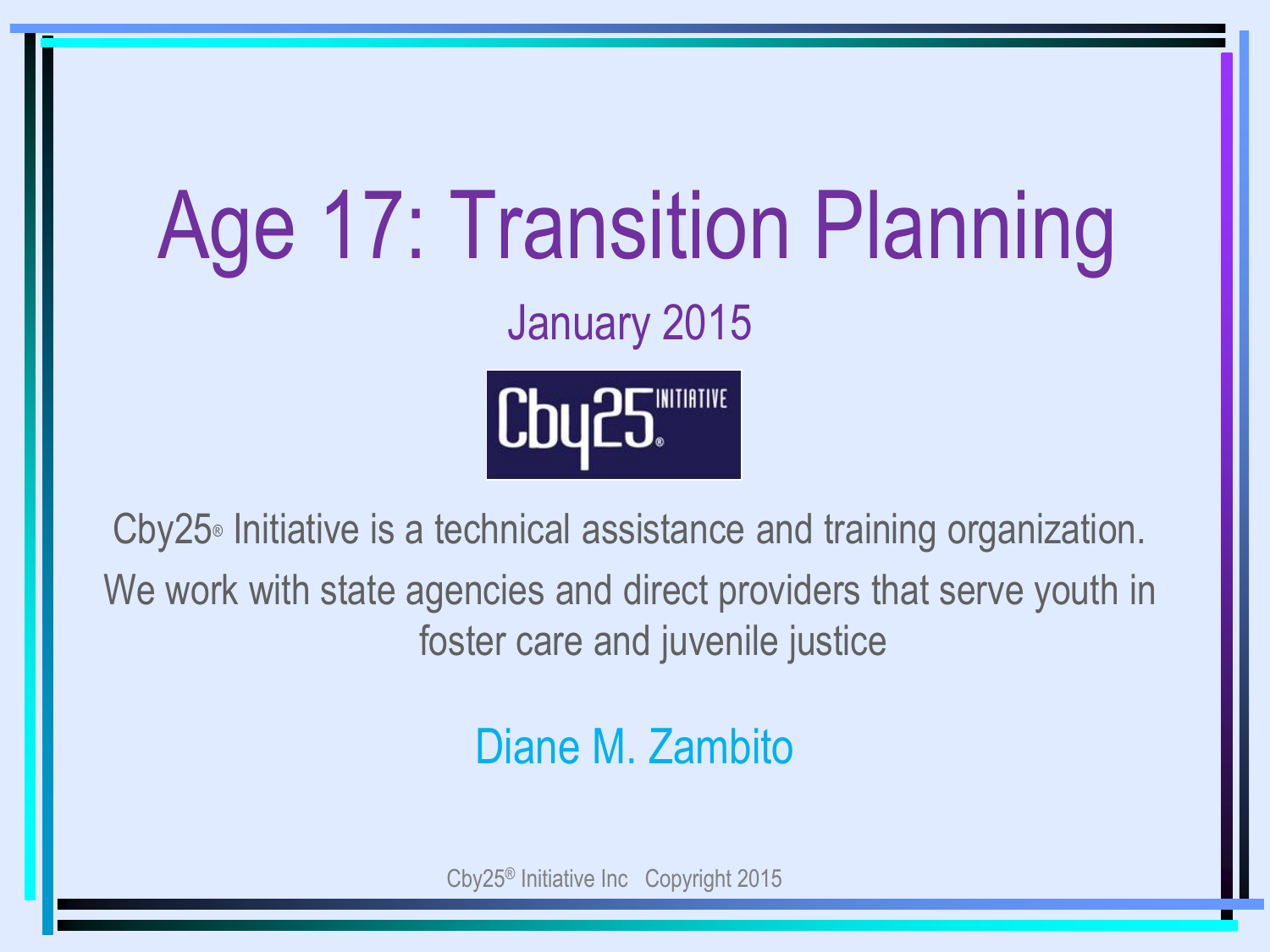## ■ Transition "From" What – "To" What?

- Foster care to adulthood, self sufficiency, contributing member of the community…
- Transition from High School/GED to....
- Transition from Foster Care Placement to…
- Transition from Legal Oversight to …
- Transition to "What You Would Like to Become"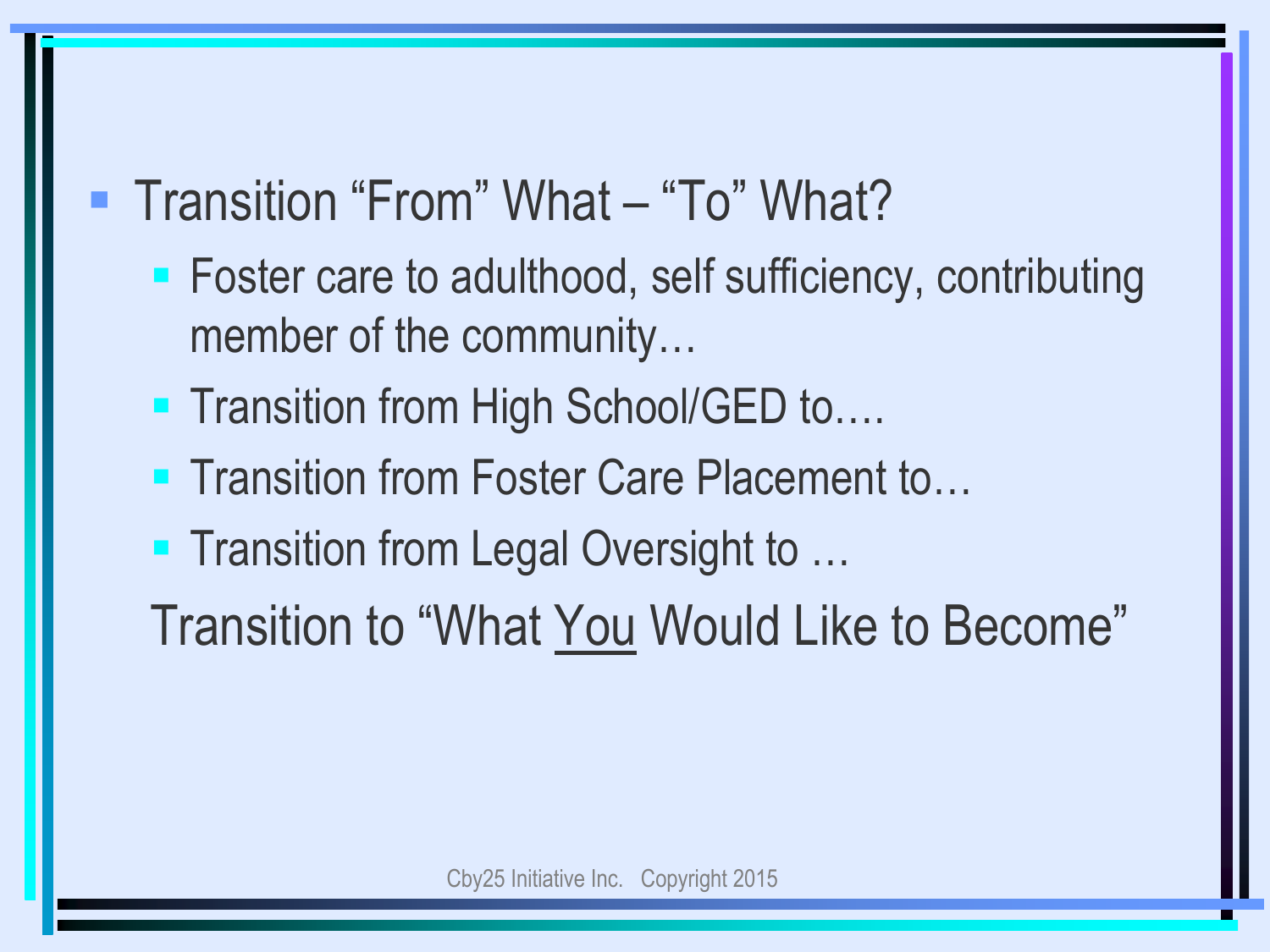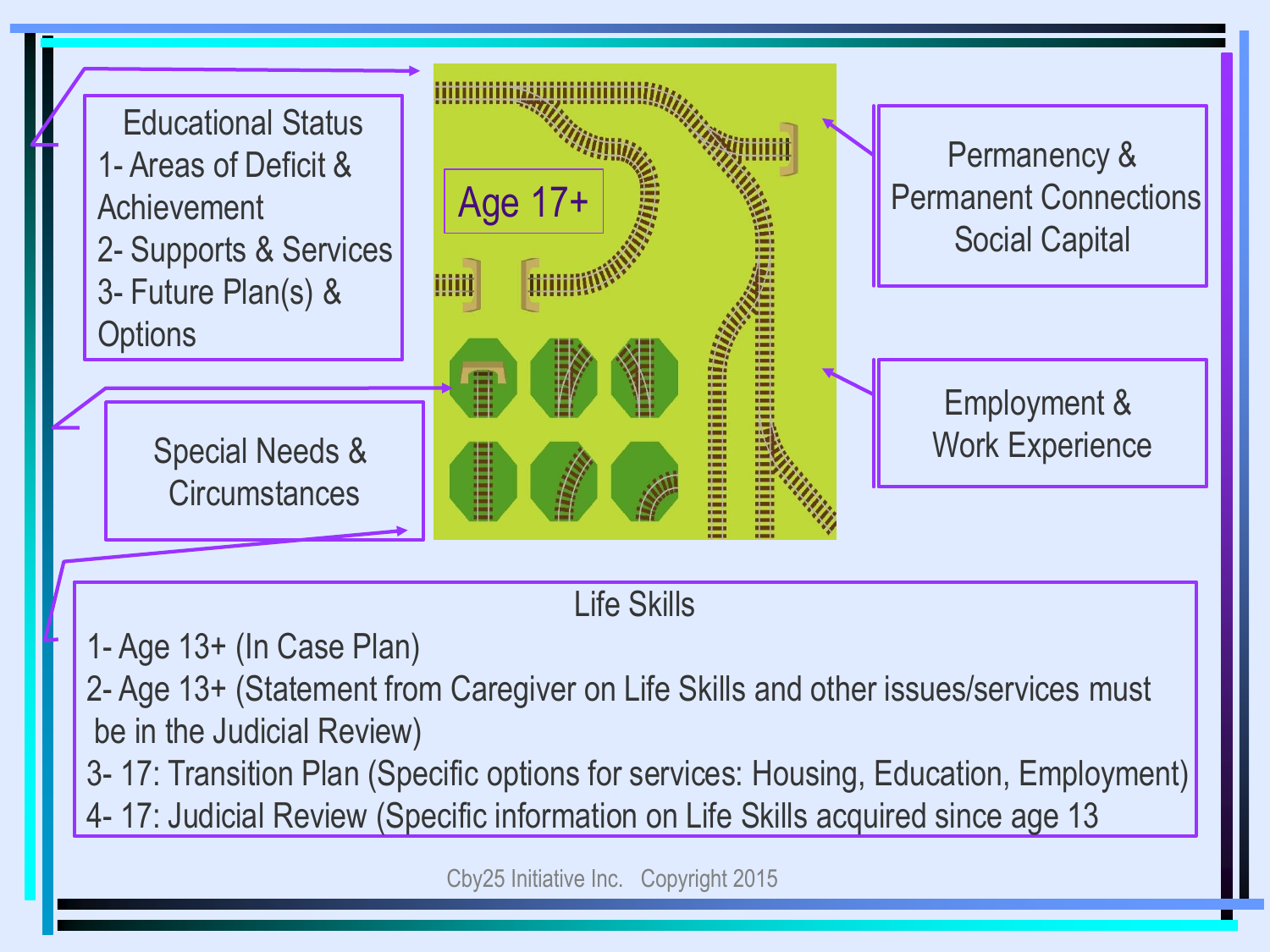WE Have to Change the Way We Look At Transition Planning! Young People Transitioning at Age 18 are NOT Transitioning to Extended Foster Care, PESS or Aftercare! These are programs and funding sources.

Young People at Age 18 are "Transitioning to 1 of 3 Plans" (1) Full Time School (2) Employment (3) Combination of School and Employment *The plan will probably change quite a few times as young people grow and mature to age 23…just a the plan changed for many of us* The program and funding need to support the young person's plan… Not: How do we get the young person to fit into one of the boxes of EFC, PESS or Aftercare.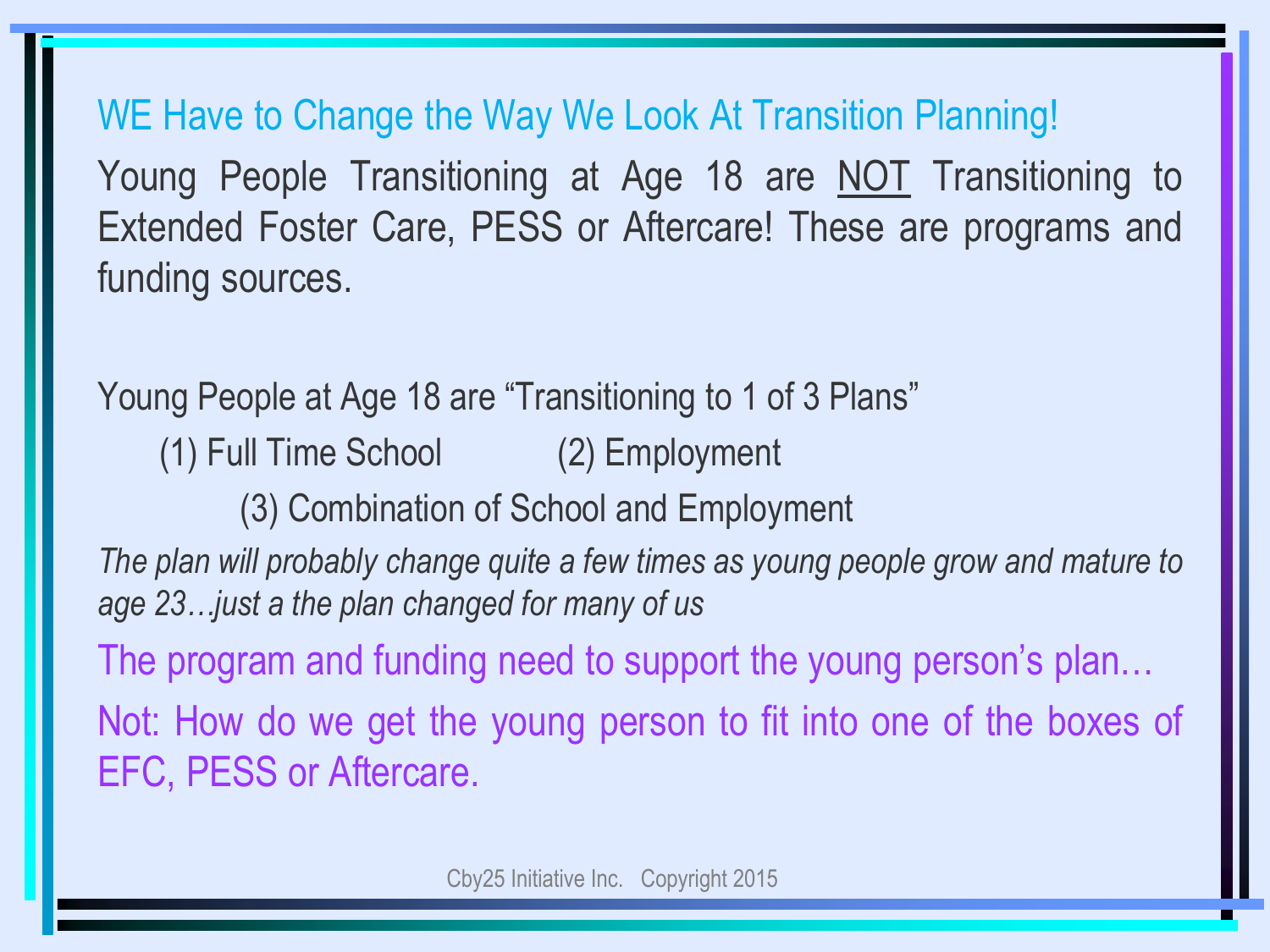Much of Transition Planning is "Confirmation of Information" – It is a "Conversation"

- Whatever "form" is used- majority of information should be filled out prior to Transition Plan Development Meeting
- The information should come from JR, Case Plan, Skills Plan other documentation [Not what you know from IL Notes] Address inaccuracies and discrepancies prior to the Transition Plan Development Meeting. The youth should feel confident that we know about them!
- Not enough to say options are EFC, PESS or Aftercare Here is your brochure!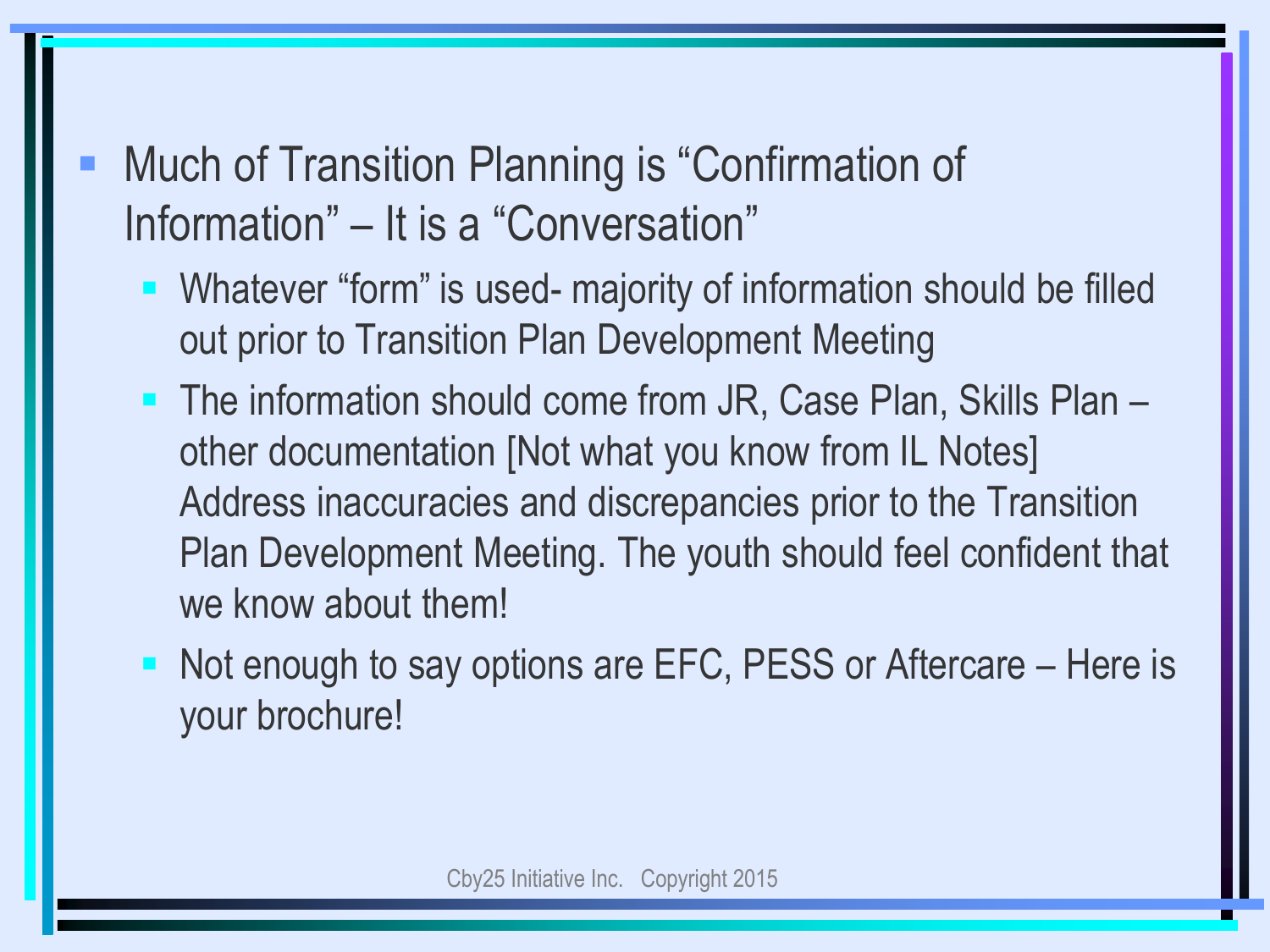## Transition Planning – It is a "Conversation"

- Confirm this is the school you attend- This is your educational plan for the next 3/6/ - 12 months. Confirm medical/mental health, family visitation, extracurricular, employment experience….everything we report to the court
- What is the best plan based on the "individual" needs of the youth
	- Good Student? Maybe with EFC "work" is the qualifying activity and taking one/two classes in Math or English is the better plan (Secondary and Post Secondary)
	- **Maybe EFC with a career plan within their work organization**
	- **Nope- Going to PESS**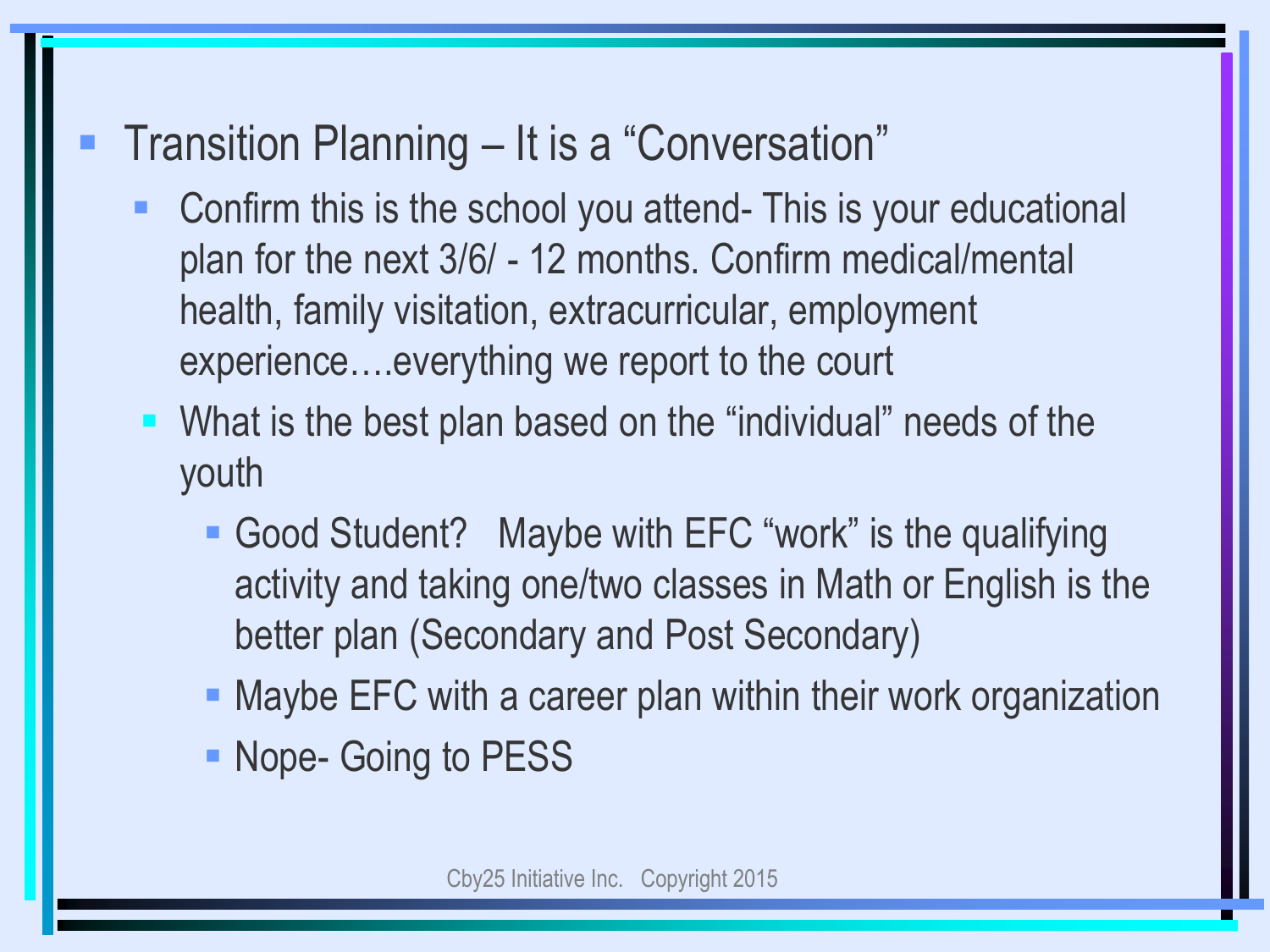

National Student Clearinghouse

Cby25 Initiative Inc. Copyright 2015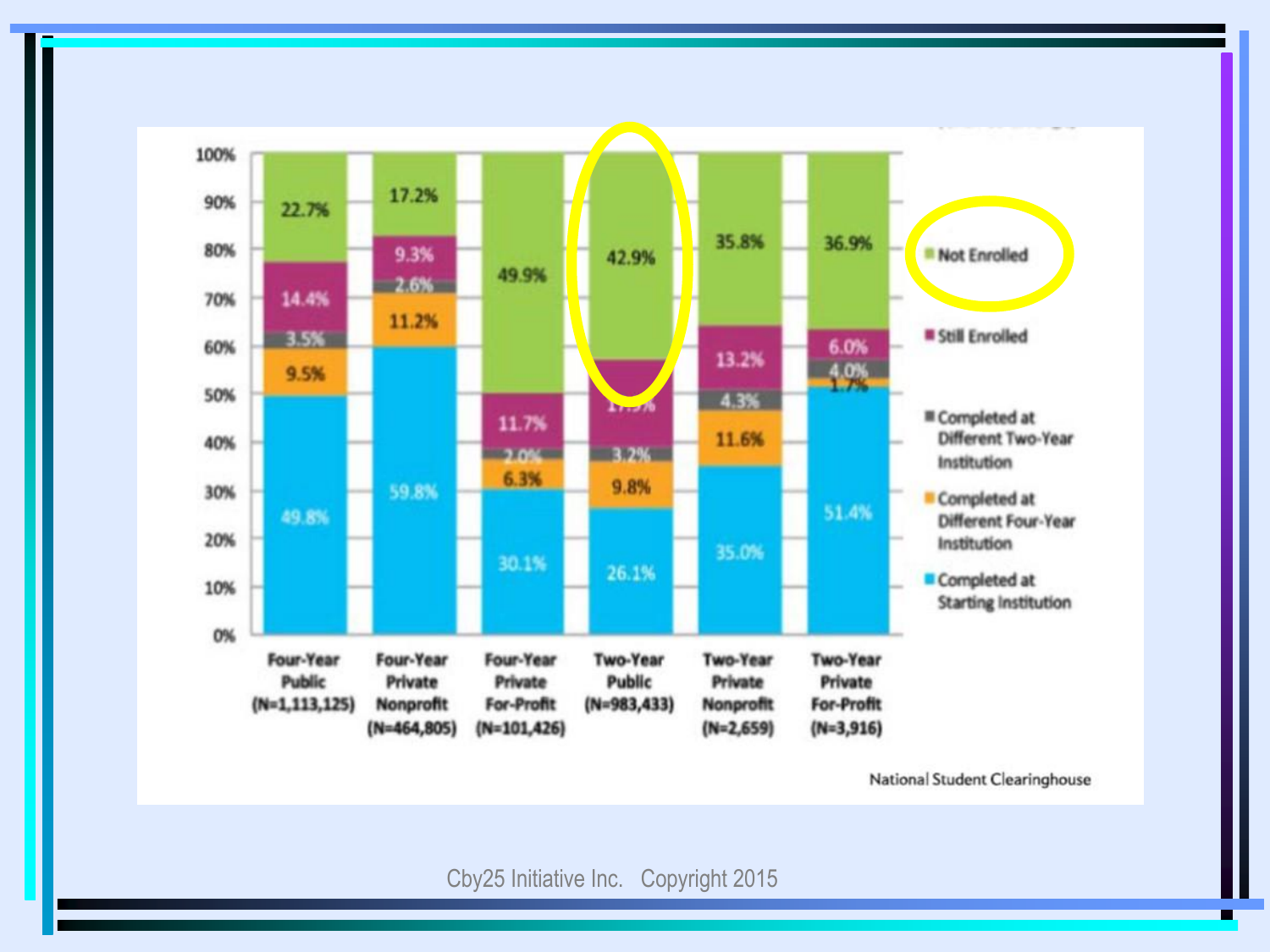### Transition Planning – It is a "Conversation"

- There is not that much difference between EFC & PESS
- Still pay Housing an Utilities until young adult demonstrates ability to manage PESS Stipend
	- I get to choose where I live? Is there a big difference in EFC/PESS housing choices in your CBC
	- No Court Oversight with PESS
	- **No Rules and "Monthly" Case Management [Not Necessarily]**

How do you know when they can handle finances if we you are not providing case management?

 What is your PESS Agreement for Contact [Support Plan] Statute: Post Secondary Supports and Services a young adult is eligible for services and supports if….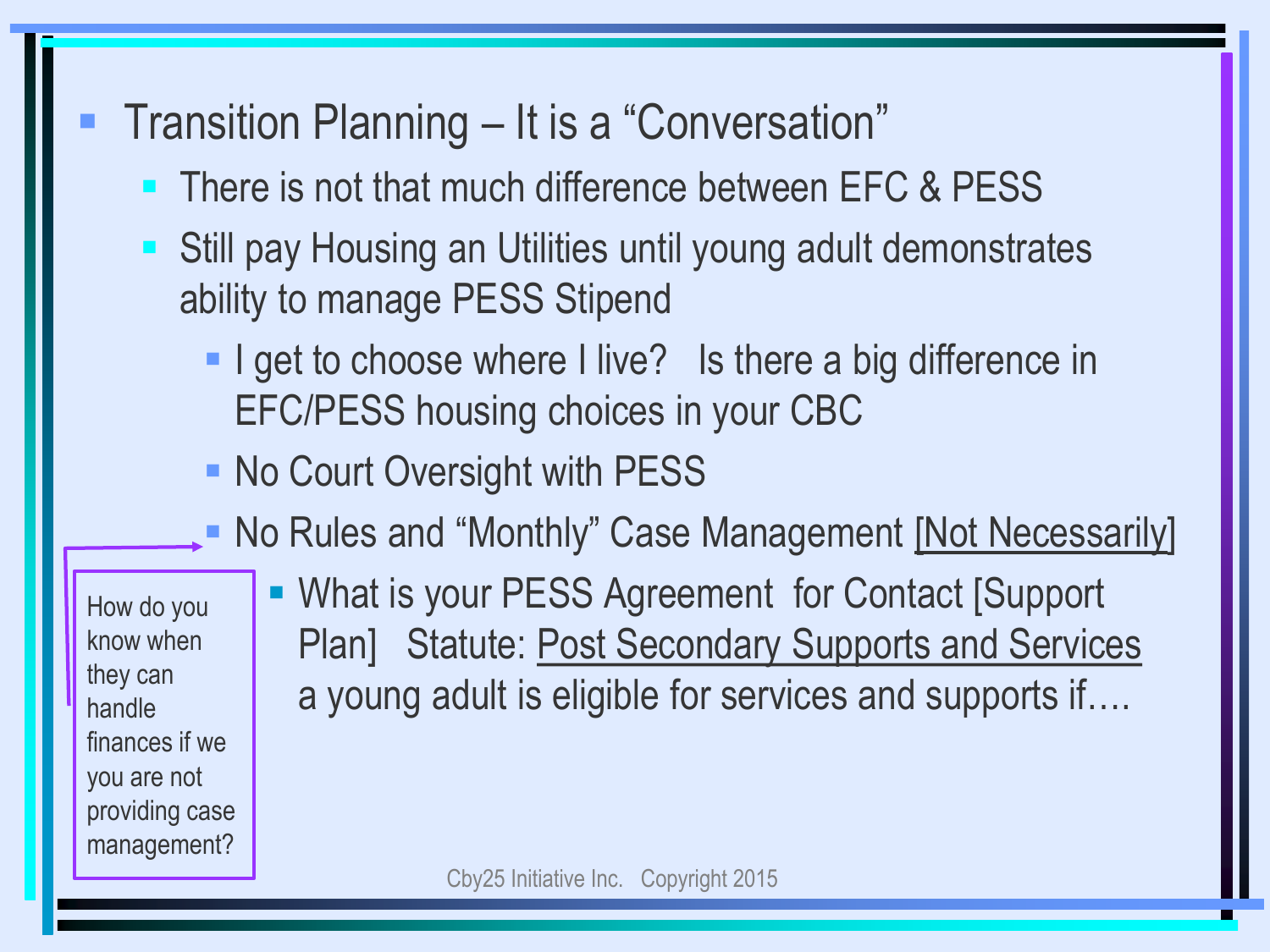#### How You Collect, Manage and Coordinate Information is the Difference Between "Paperwork" and a "Plan"

| SERVICES                                                                        |                                                                                                                                                                                                                                                                                                                                                                                                                                                                                                                                                                                                                                                                                                                                                                                                                                         | <b>FSS SUPPORT &amp; SERVICES PLAN</b>     |                                                                    |                        |
|---------------------------------------------------------------------------------|-----------------------------------------------------------------------------------------------------------------------------------------------------------------------------------------------------------------------------------------------------------------------------------------------------------------------------------------------------------------------------------------------------------------------------------------------------------------------------------------------------------------------------------------------------------------------------------------------------------------------------------------------------------------------------------------------------------------------------------------------------------------------------------------------------------------------------------------|--------------------------------------------|--------------------------------------------------------------------|------------------------|
| NAME:<br>Address:                                                               |                                                                                                                                                                                                                                                                                                                                                                                                                                                                                                                                                                                                                                                                                                                                                                                                                                         | DOB:<br>AGE:                               | Best way to contact you:<br>Email:<br>Text:<br>Facebook:<br>Other: |                        |
| Signature:<br>n Initial Support & Services Plan<br>Section 1: Housing<br>Other: | I understand the support and services offered to me will only be available if I:<br>1- Participate in the agreed upon programs and services identified in my support and services plan.<br>2- Complete the agreed upon tasks within the timeframes specified in my support and services plan.<br>Is young adult receiving AFTERCARE Services $\Box$ Yes $\Box$ No<br>Note: Goals & Tasks should be achievable within 30 or 60 days<br>Young adult reports they have stable housing and are not in need of assistance for housing<br>Young adult is requesting funds to maintain housing<br>Young adult reports they are homeless<br>Young adult reports they must move from their current housing by: Date:<br>Young adult is requesting assistance to find housing<br>Young adult is in need of Extended Foster Care placement/housing | □ Update of Support & Services Plan dated: |                                                                    | Date:                  |
| <b>ACTION PLAN: TASK</b>                                                        |                                                                                                                                                                                                                                                                                                                                                                                                                                                                                                                                                                                                                                                                                                                                                                                                                                         |                                            | <b>Person Responsible</b>                                          | <b>Completion Date</b> |
|                                                                                 |                                                                                                                                                                                                                                                                                                                                                                                                                                                                                                                                                                                                                                                                                                                                                                                                                                         |                                            |                                                                    |                        |
| Dug'S'                                                                          | Material may not be reprinted without written permission of Cby25 <sup>®</sup> Initiative, Inc.<br>Support & Services Plan                                                                                                                                                                                                                                                                                                                                                                                                                                                                                                                                                                                                                                                                                                              | <b>FSSNF July 1, 2014</b>                  |                                                                    | #SS0001<br>Page 1 of 5 |

PESS & Aftercare: Support & Services Plan: Issues such as safe and stable housing, educational tutoring, and reliable transportation can impact success in post-secondary education.

A Support & Services Plan identifies barriers and needs and documents services provided. The Plan does not have to be complicated—it needs to be thorough and timely.

Cby25 Initiative Inc. Copyright 2015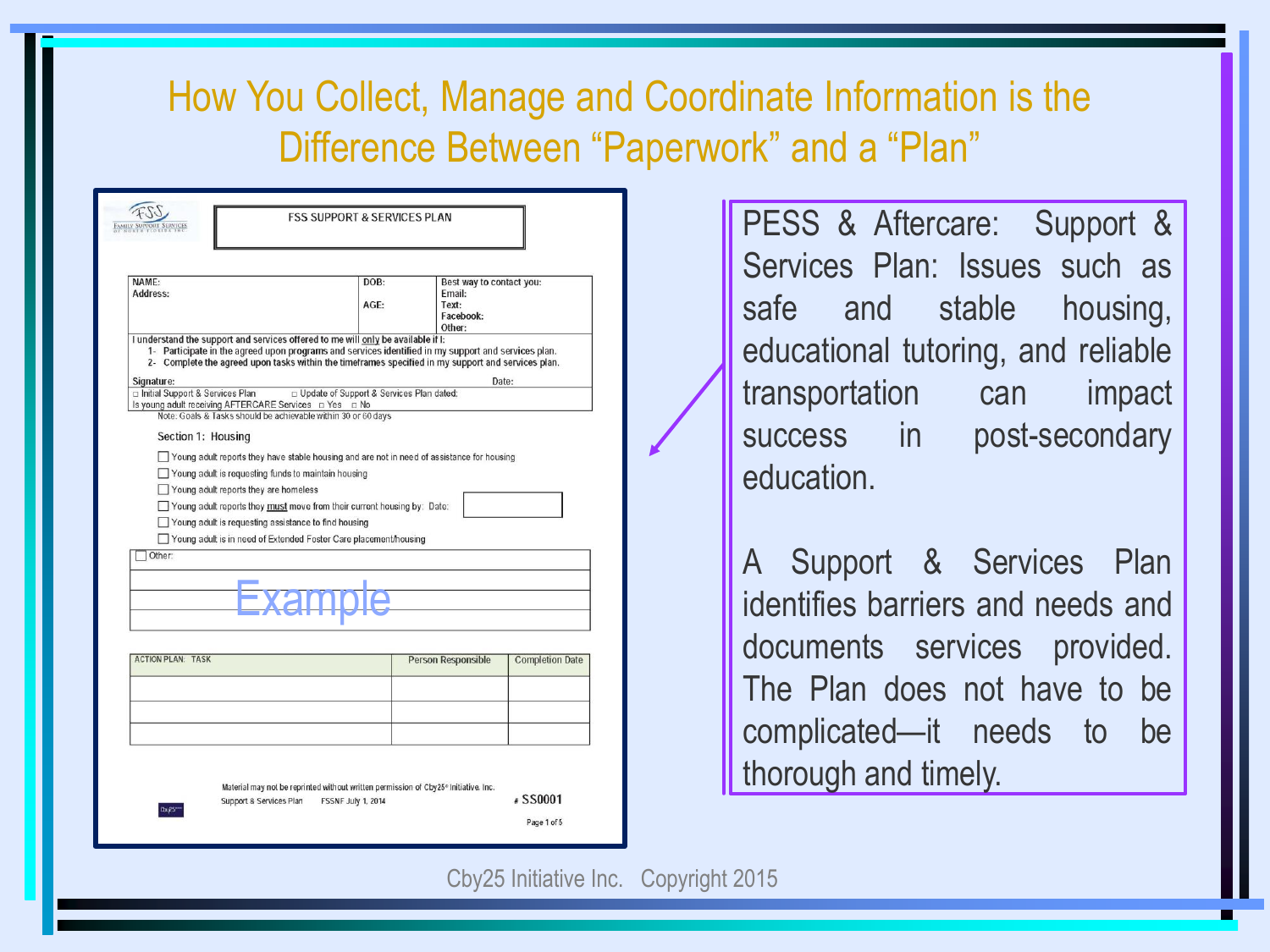- Transition Plan (Age 17+)
	- The Time, Date & Place must be convenient for the youth and any individual the youth wants to include. Allocate TIME!
		- How do you document this criteria is met?
	- Who is at the meeting?  $-$  Where is it being held?
		- How do you invite? How do you document invite?
	- **Update before Judicial Review** 
		- Age 17 Judicial Review and Transition Plan must "Mirror" each other
		- Must include information from an IEP (or other Educational Plan), Medical/Mental Health Treatment Plan, APD, DJJ (Other Services)
	- Case Plan must be updated to the services and other information specific to youth since age 13 or when entered foster care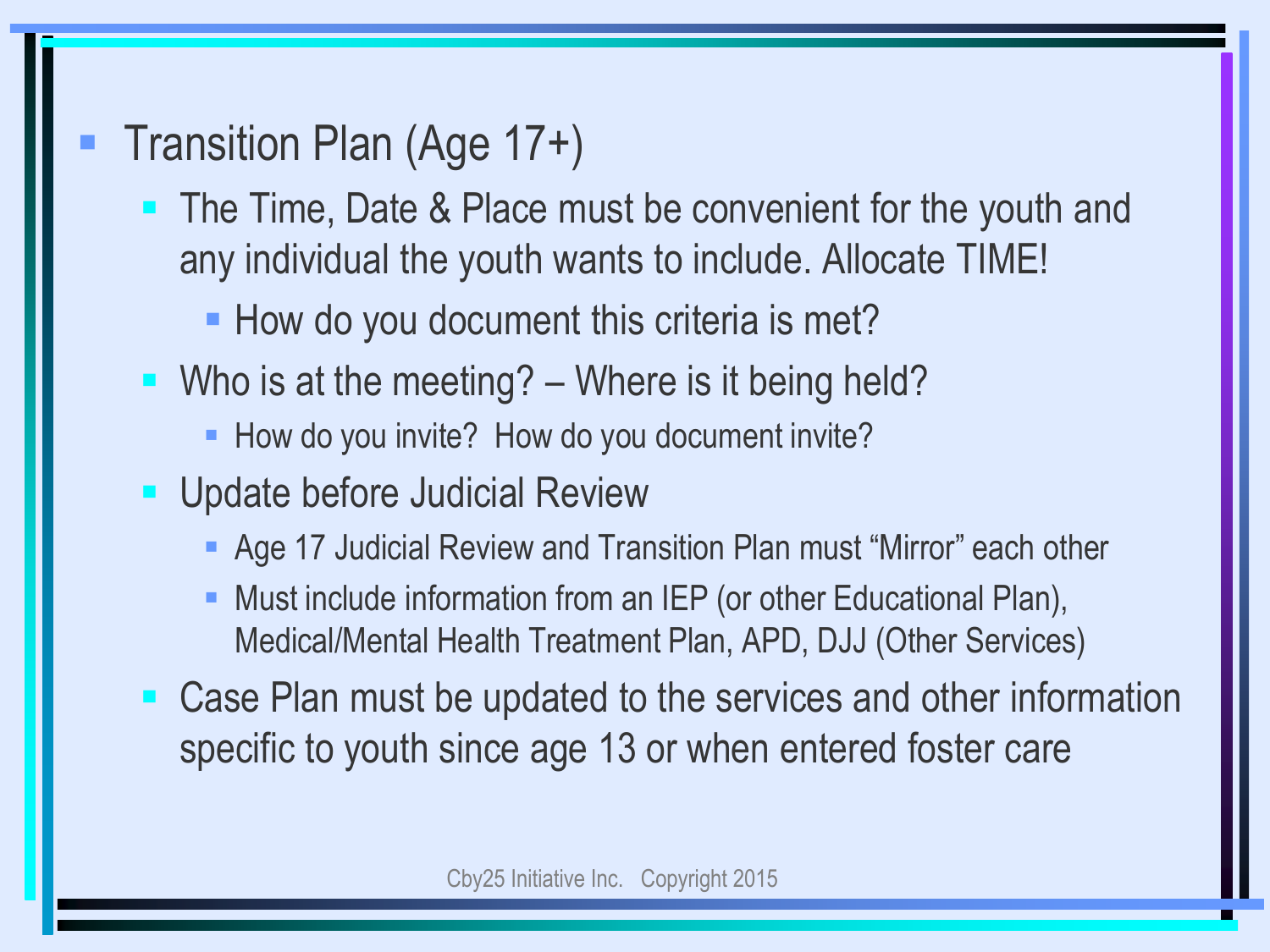- **Fostering Connections Transition Plan (View as updated** Transition Plan and Judicial Review)
	- Within the 90 day period before youth's  $18<sup>th</sup>$  Birthday
		- **Plan the development of the Transition Plan and Final Judicial** Review – Avoid Duplication. Last JR before 18th Birthday the court reviews the Transition Plan
		- Specific information on where the youth will living on 18<sup>th</sup> Birthday, how living expenses will be paid and educational program/school
		- Documentation, information and other items as identified in 39.701
		- Information on EFC
		- **Information on PESS & Aftercare**
	- Medical Surrogate Credit Report
		- **If youth is leaving care at age 18, Court must approve the** Transition Plan

Connect this information to the individual needs, services and supports of the youth.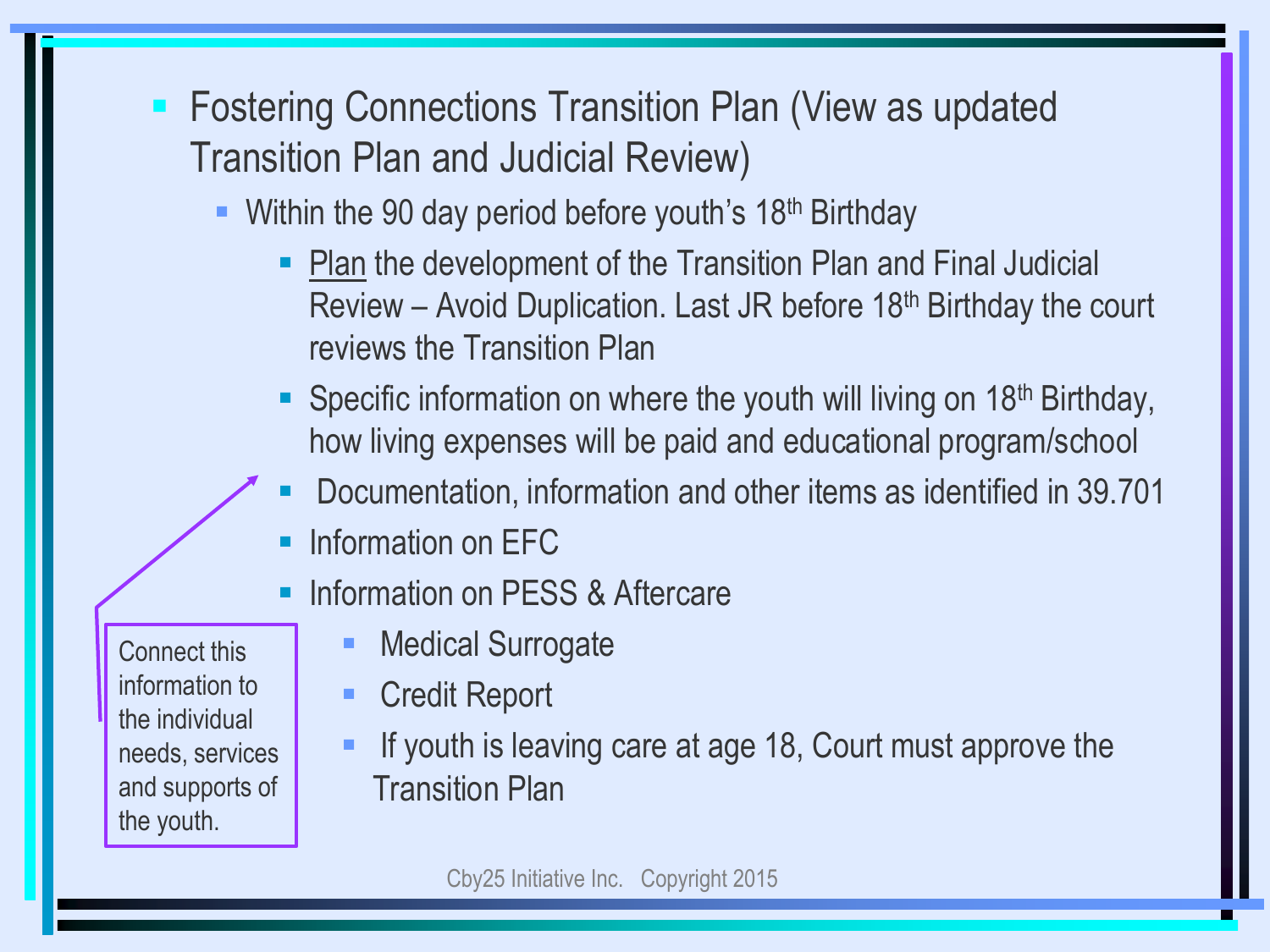## **Age 17: Transition Plans and Judicial Reviews**

- **Permanency & Permanent Connections** 
	- **Transition Plan 39.6035: Establishing and Maintaining** naturally occurring mentoring relationships and other personal support services (Outside of those paid to care for the youth)
	- EFC: In addition to Transition Plan & Case Plan EFC Requires a Permanency Review at once a year.
- **Transition Plan: Tasks, Due Dates: Accountability for Service** Provider(s) and Youth/Young Adults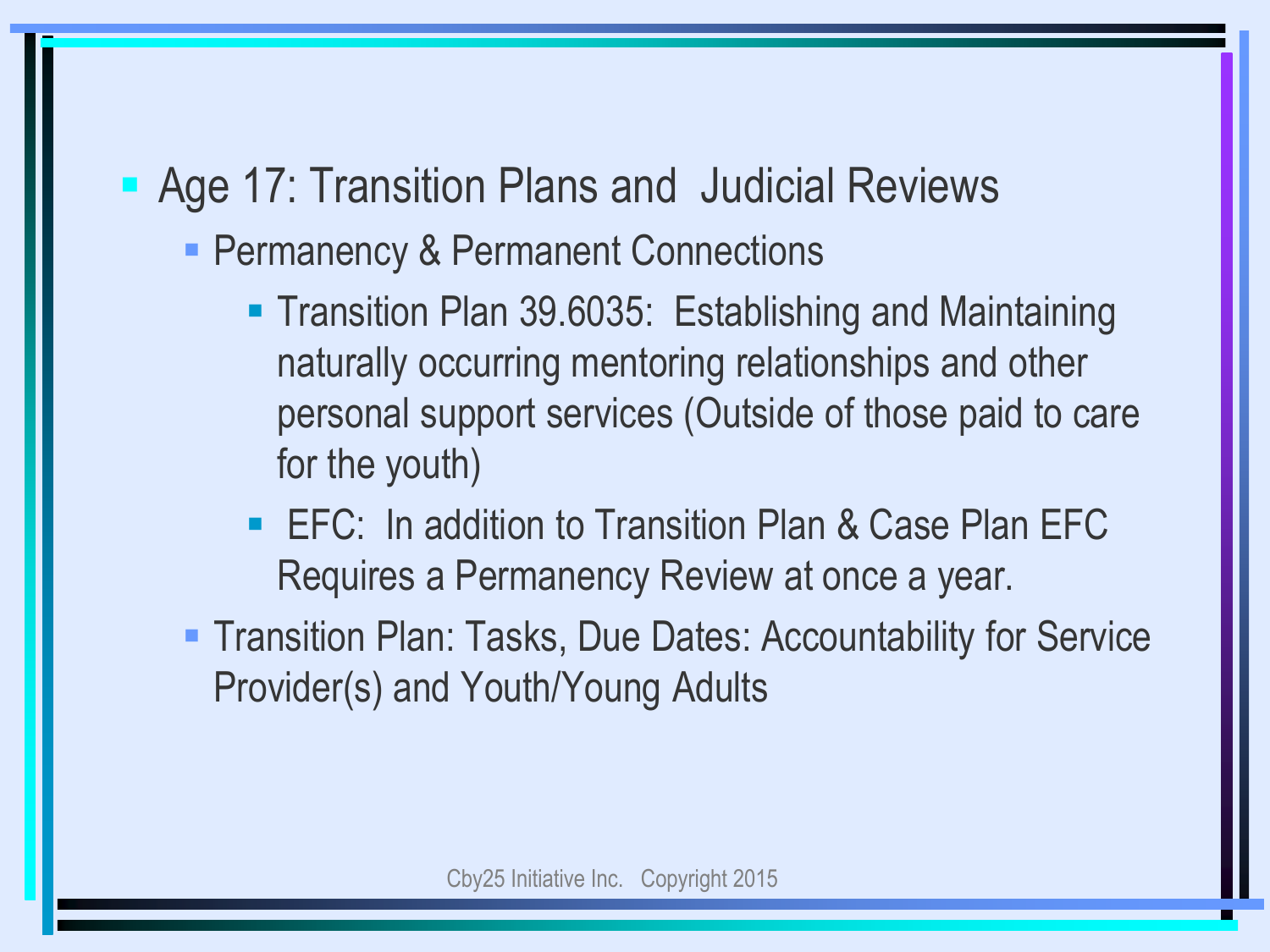### ■ Age 17: Transition Plans and Judicial Reviews

- That all sounds great But….
	- Youth do not want to participate
	- There are too many plans and JR's to allocate 1-2 Hours for a Transition Development Meeting
	- Youth change their minds about where they are going to live takes up too much time (wasted time) when the information keeps changing
	- $E$ Ftc…Etc…

Valid Points: However, if you build your processes and policies on the "least engaged" then you will always have a transition planning system that is inadequate, unaccountable and unable to identify or track outcome measures.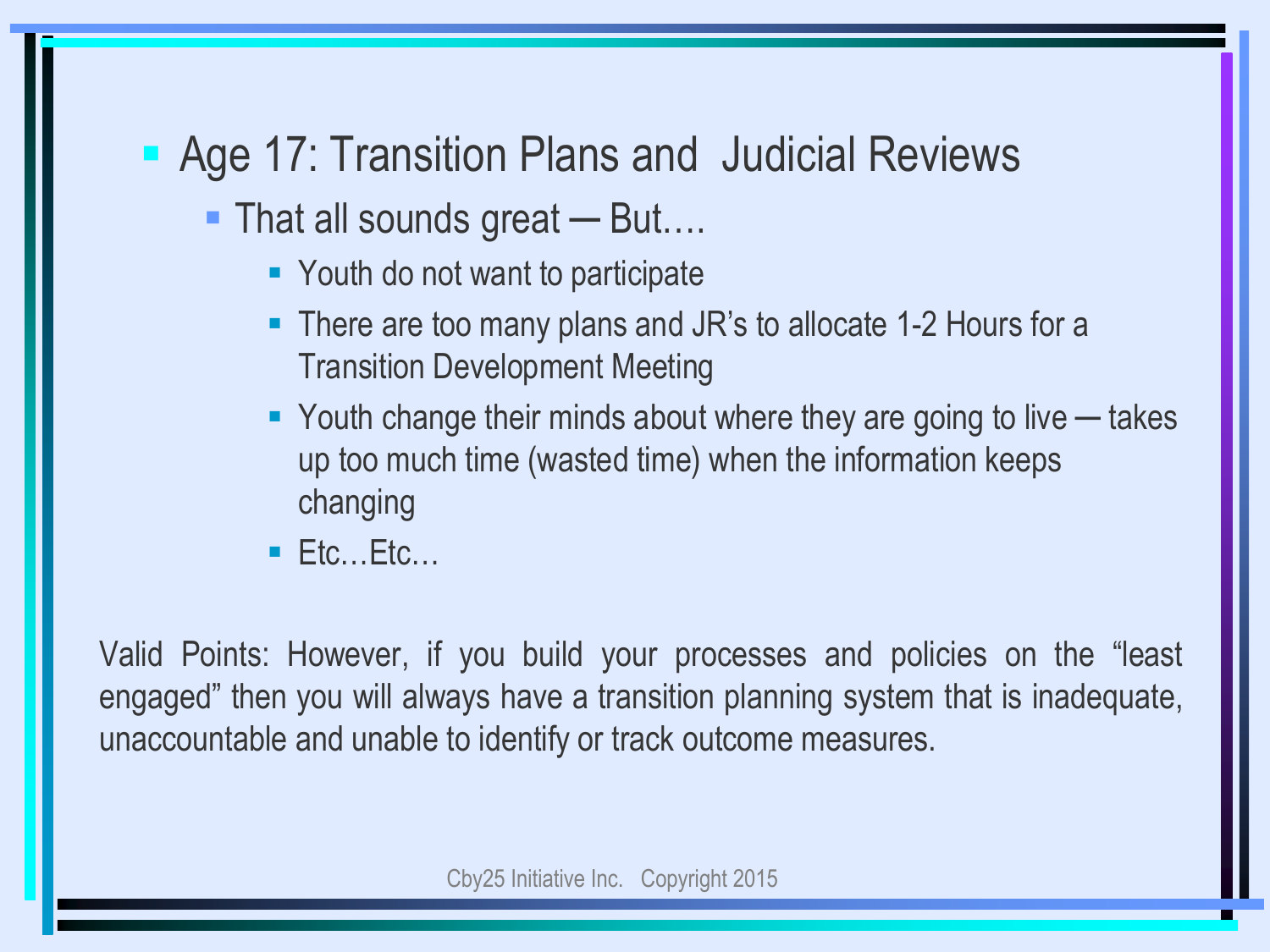This is Especially Important (not only because we want the best for our young people)

- For Road to Independence: DCF is to develop outcome measures related to the program
	- An analysis of the performance on outcomes for each CBC
	- **By CBC, any programmatic or fiscal deficiencies and** status of corrective action/compliance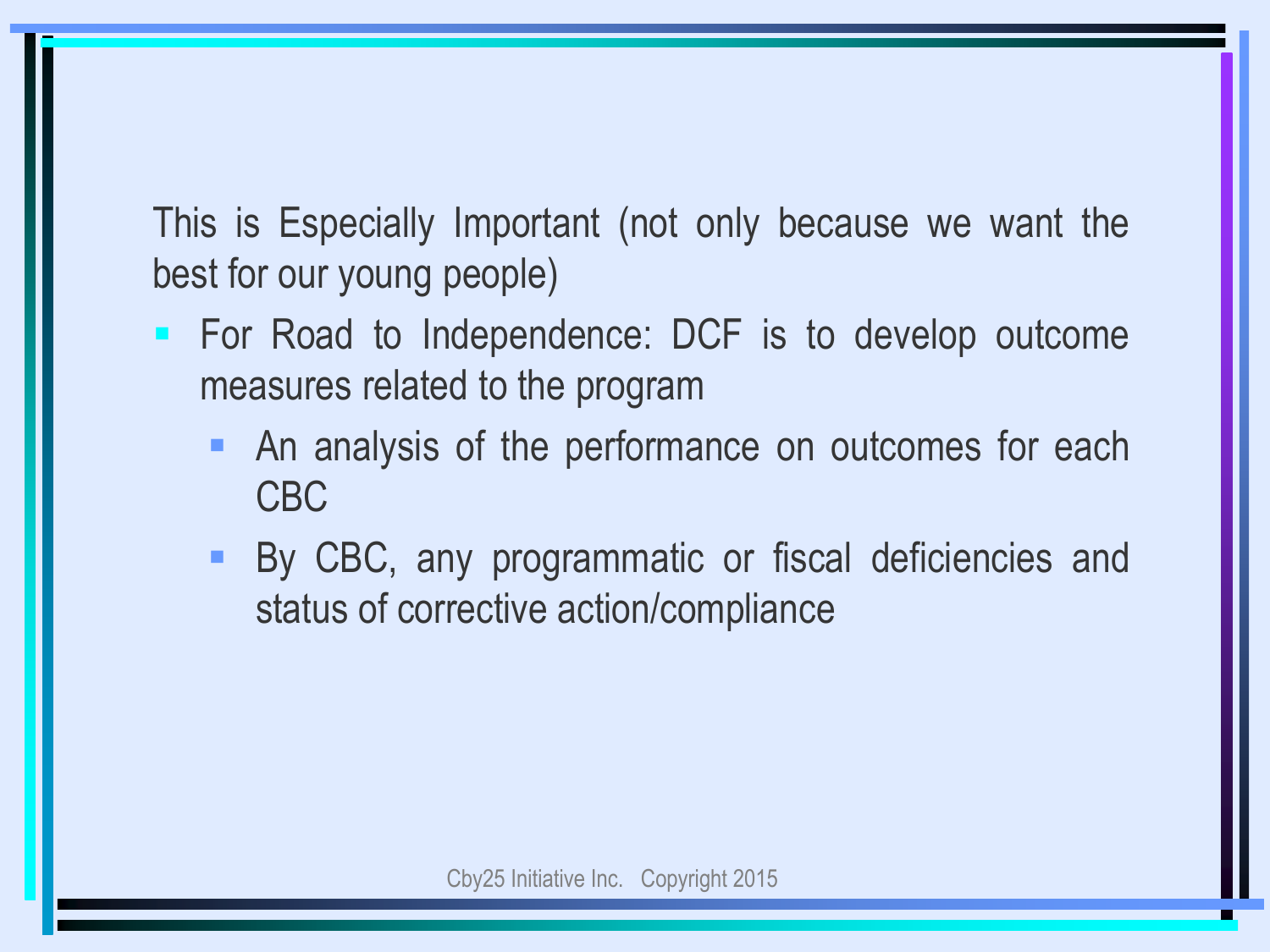

Cby25 Initiative Inc. Copyright 2015